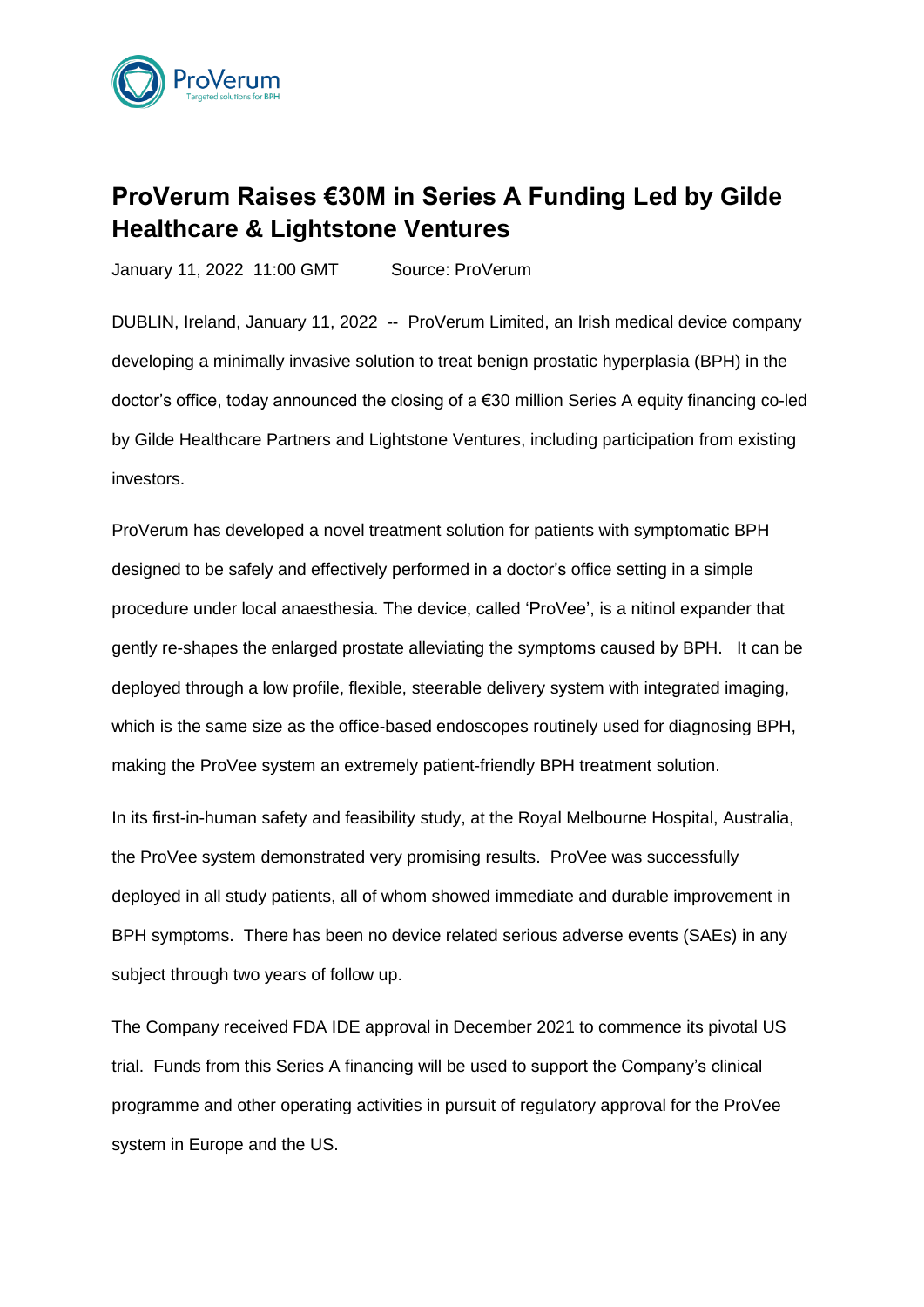

Concurrent with the Series A financing, Caroline Gaynor of Lightstone Ventures and Henry Zubaida of Gilde Healthcare Partners join the ProVerum Board of Directors.

## *Dave Amerson Joins as Chair of the Board of Directors*

In conjunction with the closing of the Series A, the Company also announced the appointment of Dave Amerson as Chair of the Board of Directors. Mr Amerson joins Proverum's Board with over 30 years of experience in the development and commercialization of novel medical devices in the field of Urology. He was previously CEO of Neotract Inc., the developer of UroLift, the first minimally invasive treatment solution for BPH. Under his leadership, Neotract grew from an R&D startup to a high growth commercial business with annualized sales of over \$100 million. Mr Amerson oversaw the sale of Neotract to Teleflex Medical Inc. in 2017 for \$1.1 billion.

"We are delighted to have Dave join the ProVerum Board, his knowledge, understanding and experience in this field validates the commercial potential of the ProVee system," said Paul Bateman, CEO of ProVerum. "The strong investor support from both Gilde Healthcare and Lightstone Ventures further underscores the opportunity and the progress ProVerum has made thus far. We are looking forward to bringing our patient-friendly solution to market in order to offer BPH sufferers a simple, safe and effective treatment in the doctor's office."

#### *About BPH*

Benign Prostatic Hyperplasia (BPH), is an extremely common condition in older men where the prostate gland enlarges and obstructs the urethra causing difficulty with urination. Sufferers of BPH present with urinary symptoms, including difficulty in urinating and urinary retention causing a frequent urge to urinate day and night and having a profound effect on quality of life. Whilst there is no pharmacological cure for BPH, drug therapy is the first line treatment option and is used to manage symptoms by either shrinking the prostate or relaxing the muscles that surround it. While medication can provide relief for some men, limited efficacy and negative side effects contribute to poor compliance, with most men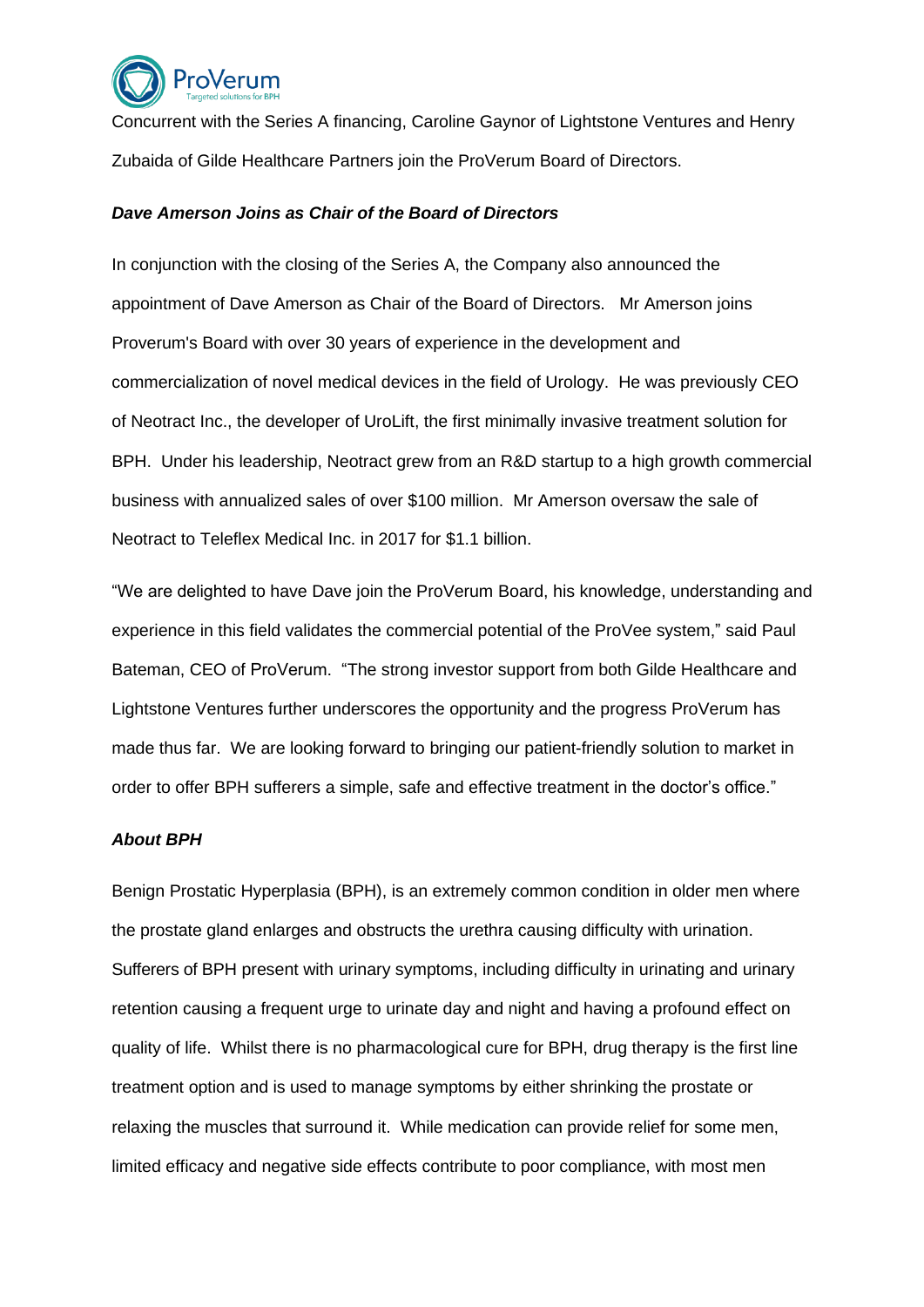

electing to discontinue drug therapy within two years. Traditionally, when medications fail, surgery, which involves the removal of the obstructing tissue from the prostate gland in an invasive procedure, under general anaesthetic is offered. Despite generally providing durable symptomatic relief, less than 3% of BPH patients elect to undergo resective surgery, presumably due to the potential associated side effects, such as urinary incontinence, erectile dysfunction and ejaculatory dysfunction. More recently, minimally invasive procedures that re-shape the prostate by means of a medical device have been developed and offer patients a treatment solution with greater efficacy than medication and fewer complications than resective surgery.

#### **About ProVerum**

ProVerum is an innovative Dublin based SME, founded in 2016 and focused on the development of novel minimally invasive technologies to treat BPH. The ProVee system is an investigational device and is not approved for commercial sale. For more information, please visit [www.proverummedical.com](http://www.proverummedical.com/)

## *About Gilde Healthcare*

Gilde Healthcare is a specialized healthcare investor with two fund strategies: Venture&Growth and Private Equity. The firm operates out of offices in Utrecht (The Netherlands), Frankfurt (Germany) and Cambridge (United States). Gilde Healthcare Venture&Growth invests in fast growing, innovative companies active in (bio)pharmaceuticals, healthtech and medtech that are based in Europe and North America. For more information, please visit: [www.gildehealthcare.com.](https://r20.rs6.net/tn.jsp?f=001n23F48yy28AxMHgLfBuq5PKX3TE_Ubt-EkFh7eJkYKp_V-txygT_J1rJCOJouNJw7GFxjVimXgZFMMoZ1G_uz6GymEQfCXIMsfj8riPZal5ZDaCVwyxFo7tft2gT-DqNQ4Q31-Gh6w7idiXoMOwuO-ozkXXOCYjc&c=IhV2ScPLYigEXcieLZMhVsCLv__F1eBk4EH9wjksFfLnxC6rHVV2iA==&ch=WfiBgQShG0aCMlba8EUTPPeud9km6l-eL2rxQjtatAETWTo-WFHVeQ==)

#### *About Lightstone Ventures*

Lightstone Ventures is a global venture capital firm investing in biotech and medtech companies pioneering big ideas poised to transform patient outcomes. The firm was founded in 2012 to empower visionary entrepreneurs with the resources and operational guidance necessary to bring their innovative therapeutics and technologies to the patients who need